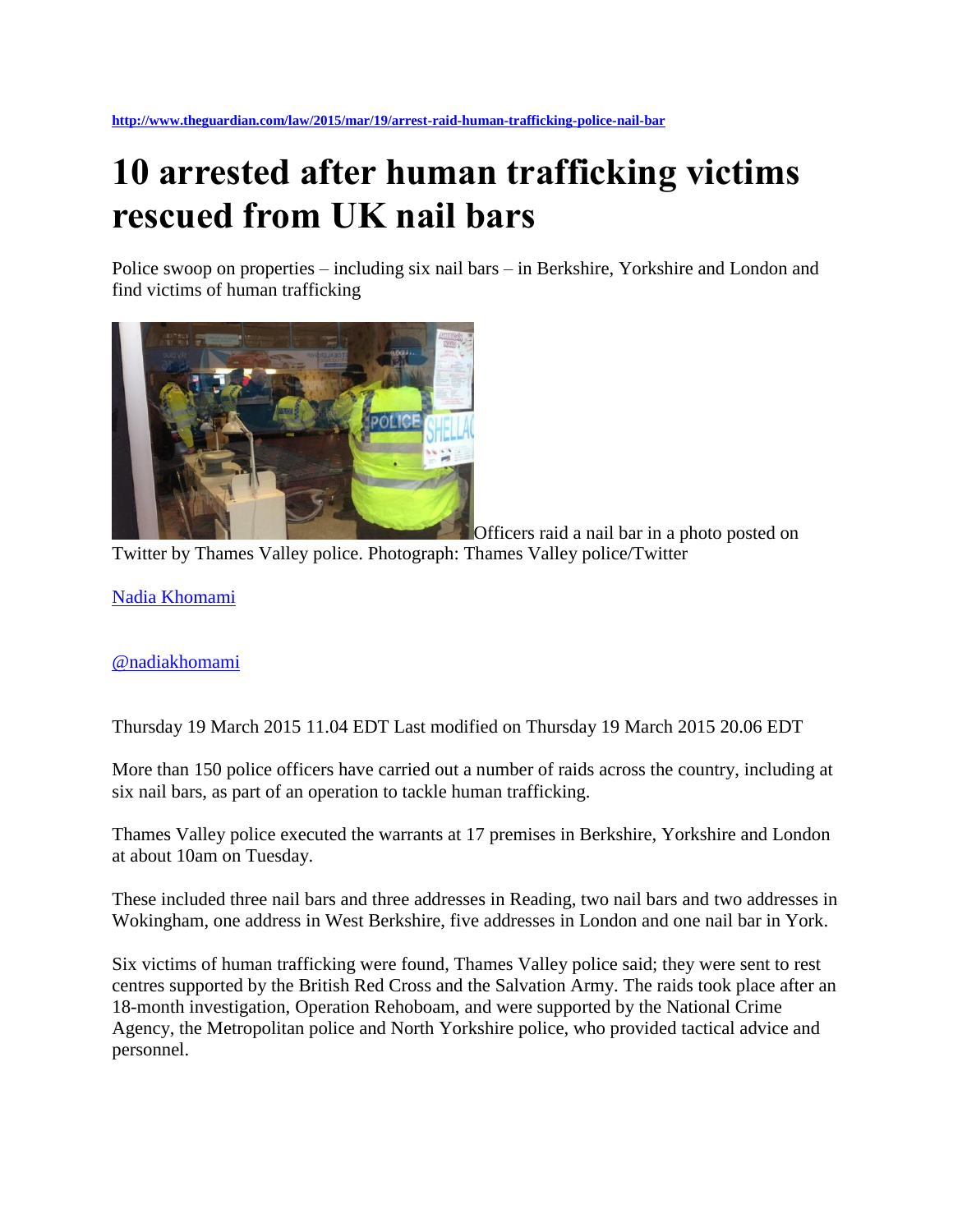Ten men and women were arrested, ranging in age from 19 to 40. All bar one have been released on police bail until 23 June.

The investigating officer, Det Ch Insp Rebecca Mears, said in a statement: "It is a criminal offence to traffic people into the UK. It is an offence to force people, by threats or coercion, to work unpaid or to pay off a debt. It is an offence to make people carry out acts against their will.

"The key aim of this operation is to protect vulnerable people. The victims have been taken to rest centres where they are being supported by Thames Valley police, the British Red Cross and the Salvation Army.

"Extra police community support officers will be out on patrol today speaking to residents and businesses to inform them of today's operation and provide reassurance."

— Thames Valley Police (@ThamesVP) [March 17, 2015](https://twitter.com/ThamesVP/status/577798105862692864)

This morning we have carried out a no. of warrants across the country as part of  $\#Op$  Rehoboam <http://t.co/NKQ5fIWu2s> [pic.twitter.com/2Mz7vAPqcA](http://t.co/2Mz7vAPqcA)

It is not known which nail bars were involved in the operation.

[A report by the Sunday Times in 2013](http://www.thesundaytimes.co.uk/sto/news/uk_news/Society/article1302165.ece) revealed that many nail salons across the country were staffed by victims of trafficking, particularly from Vietnam.

The Sunday Times estimated that there were 100,000 Vietnamese manicurists working in the UK, even though there were only 29,000 Vietnamese-born migrants officially registered in census data. It said that some were victims of "what appears to be a human-trafficking network".

On its website, the [British Association of Beauty Therapy and Cosmetology s](http://www.babtac.com/human-trafficking/)ays: "Human trafficking is a problem in the beauty industry, especially in seemingly legitimate nail bars and other businesses that are in reality being used as fronts for brothels."

It urges the industry to take action against the crime, "not only for the poor women who are already suffering under the hands of traffickers, but also the up-and-coming trained therapists who could find themselves falling victim to this situation."

Tatiana Jardan, a project development coordinator at the [Human Trafficking Foundation,](http://www.humantraffickingfoundation.org/) whose primary aim is to raise awareness of human trafficking and help shape policy, said that nail bars are used as centres for human trafficking because they are closed communities that present work opportunities to those – mainly from Asia – who want to move to the UK.

"A lot of trafficking is about opportunity, and nail bars present one of the opportunities to bring people to the UK under the pretext of working, but at the end of the day exploiting them," Jardan said. "We don't think that these people could be victims of trafficking when we go these nails